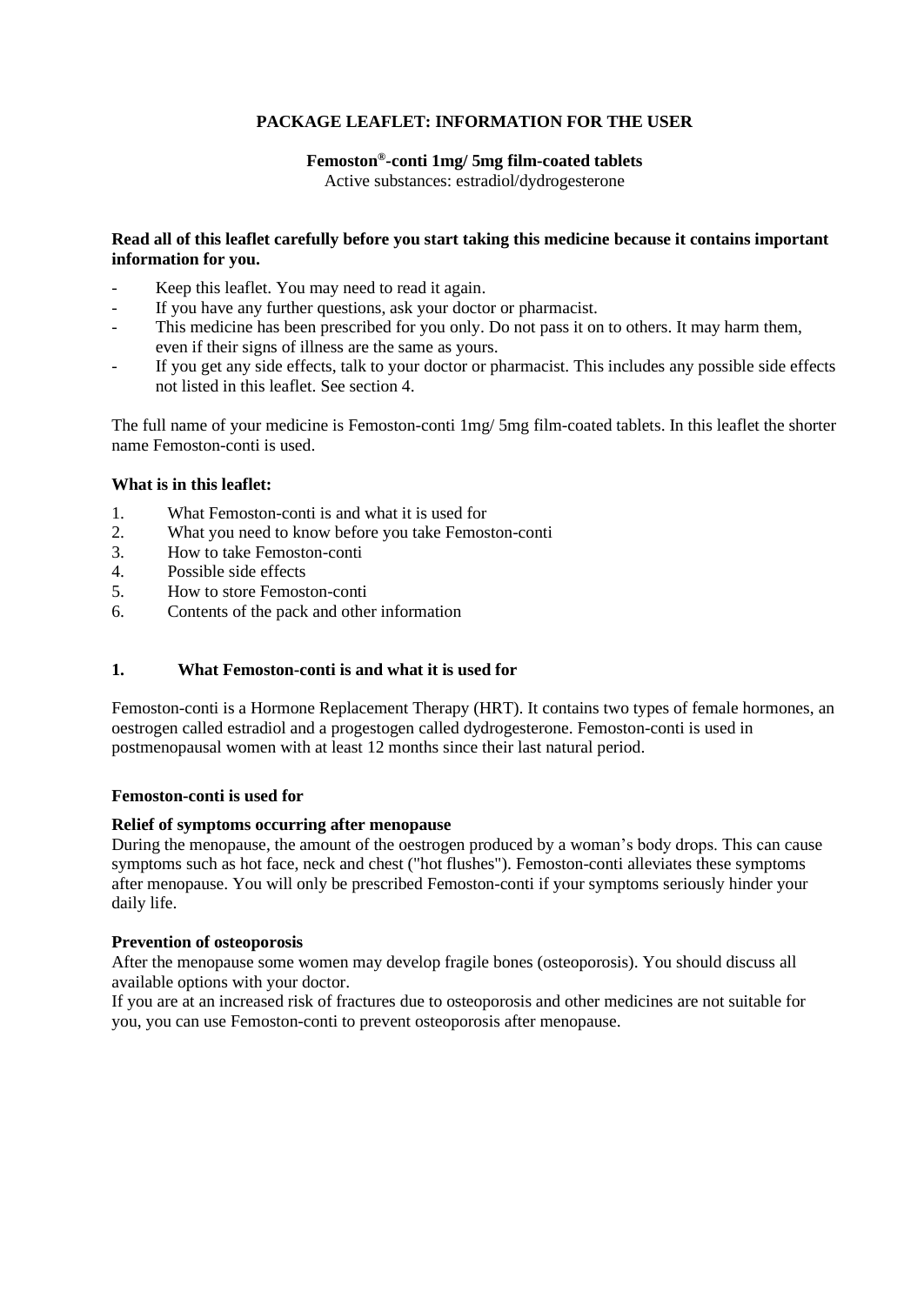# **2. What you need to know before you take Femoston-conti**

#### **Medical history and regular check-ups**

The use of HRT carries risks which need to be considered when deciding whether to start taking it, or whether to carry on taking it.

The experience in treating women with a premature menopause (due to ovarian failure or surgery) is limited. If you have a premature menopause the risks of using HRT may be different. Please talk to your doctor.

Before you start (or restart) HRT, your doctor will ask about your own and your family's medical history. Your doctor may decide to perform a physical examination. This may include an examination of your breasts and/or an internal examination, if necessary.

Once you have started on Femoston-conti you should see your doctor for regular check-ups (at least once a year). At these check-ups, discuss with your doctor the benefits and risks of continuing with Femostonconti.

Go for regular breast screening, as recommended by your doctor.

**DO NOT take Femoston-conti** if any of the following applies to you. If you are not sure about any of the points below, talk to your doctor before taking Femoston-conti.

#### **Do not take Femoston-conti**

- if you have or have ever had **breast cancer**, or if you are suspected of having it
- if you have **cancer which is sensitive to oestrogens**, such as cancer of the womb lining (endometrium), or if you are suspected of having it
- if you have any **unexplained vaginal bleeding**
- if you have **excessive thickening of the womb lining** (endometrial hyperplasia) that is not being treated
- if you have or have ever had a **blood clot in a vein** (thrombosis), such as in the legs (deep venous thrombosis) or the lungs (pulmonary embolism)
- if you have a **blood clotting disorder** (such as protein C, protein S, or antithrombin deficiency)
- if you have or recently have had a disease caused by blood clots in the arteries such as a **heart attack, stroke or angina**
- if you have or have ever had a **liver disease** and your liver function tests have not returned to normal
- if you have a rare blood problem called "porphyria" which is passed down in families (inherited)
- if you are **allergic** (hypersensitive) to estradiol, dydrogesterone or any of the other ingredients of this medicine (listed in section 6)

If any of the above conditions appear for the first time while taking Femoston-conti, stop taking it at once and consult your doctor immediately.

### **Warnings and precautions**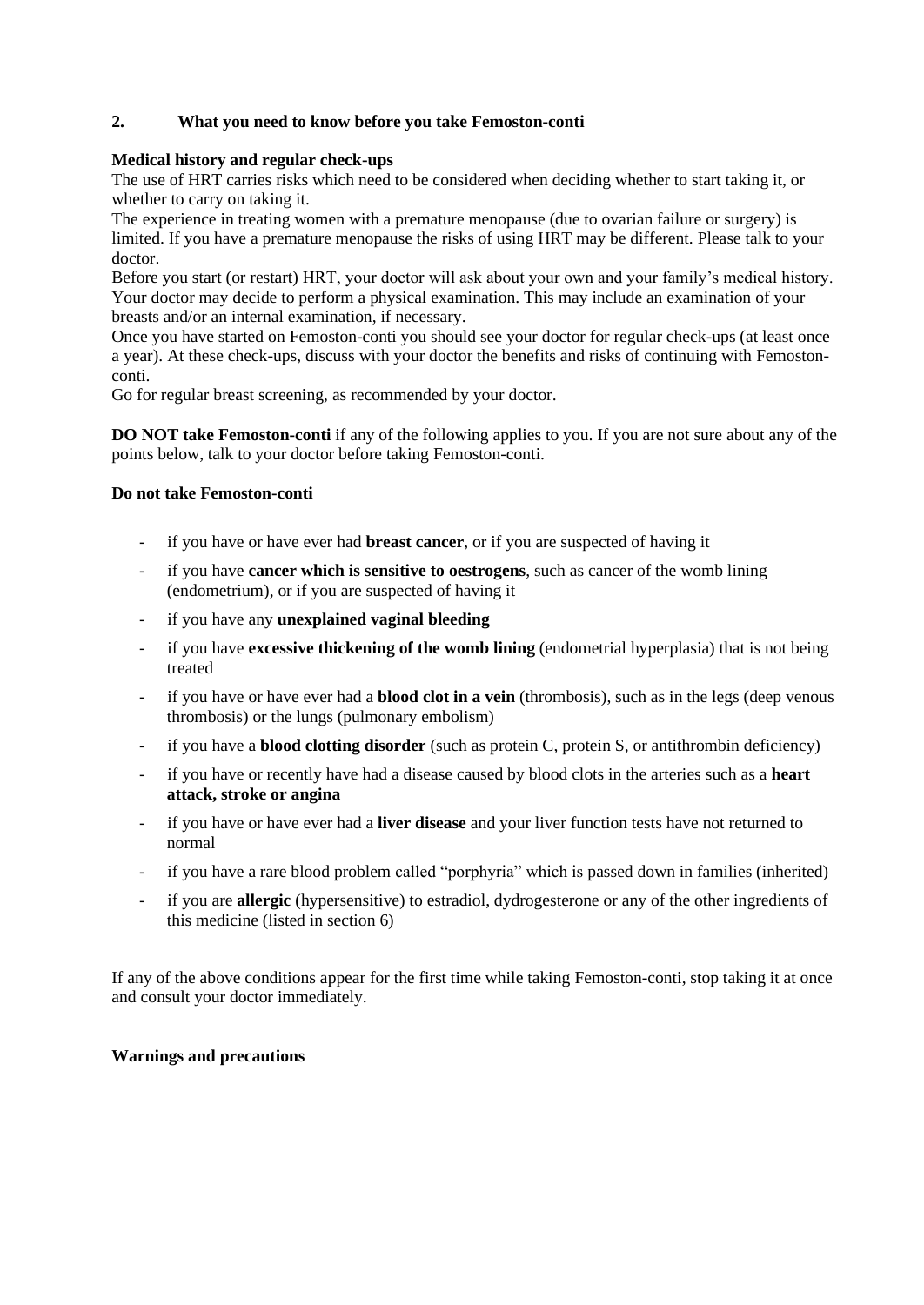Talk to your doctor or pharmacist before taking Femoston-conti if you have ever had any of the following problems, before you start the treatment, as these may return or become worse during treatment with Femoston-conti. If so, you should see your doctor more often for check-ups:

- fibroids inside your womb
- growth of womb lining outside your womb (endometriosis) or a history of excessive growth of the womb lining (endometrial hyperplasia)
- a tumour of the brain that may be affected by the levels of progestogens (meningioma)
- increased risk of developing blood clots (see "Blood clots in a vein (thrombosis)")
- increased risk of getting an oestrogen-sensitive cancer (such as having a mother, sister or grandmother who has had breast cancer)
- high blood pressure
- a liver disorder such as a benign liver tumour
- diabetes
- gallstones
- migraine or severe headaches
- a disease of the immune system that affects many organs of the body (systemic lupus erythematosus, SLE)
- epilepsy
- asthma
- a disease affecting the eardrum and hearing (otosclerosis)
- a very high level of fat in your blood (triglycerides)
- fluid retention due to cardiac or kidney problems

### **Stop taking Femoston-conti and see a doctor immediately**

If you notice any of the following when taking HRT:

- any of the conditions mentioned in the 'DO NOT take Femoston-conti' section
- yellowing of your skin or the whites of your eyes (jaundice). These may be signs of a liver disease
- a large rise in your blood pressure (symptoms may be headache, tiredness, dizziness).
- migraine-like headaches which happen for the first time.
- if you become pregnant
- if you notice signs of a blood clot, such as:

painful swelling and redness of the legs sudden chest pain difficulty in breathing

For more information, see 'Blood clots in a vein (thrombosis)'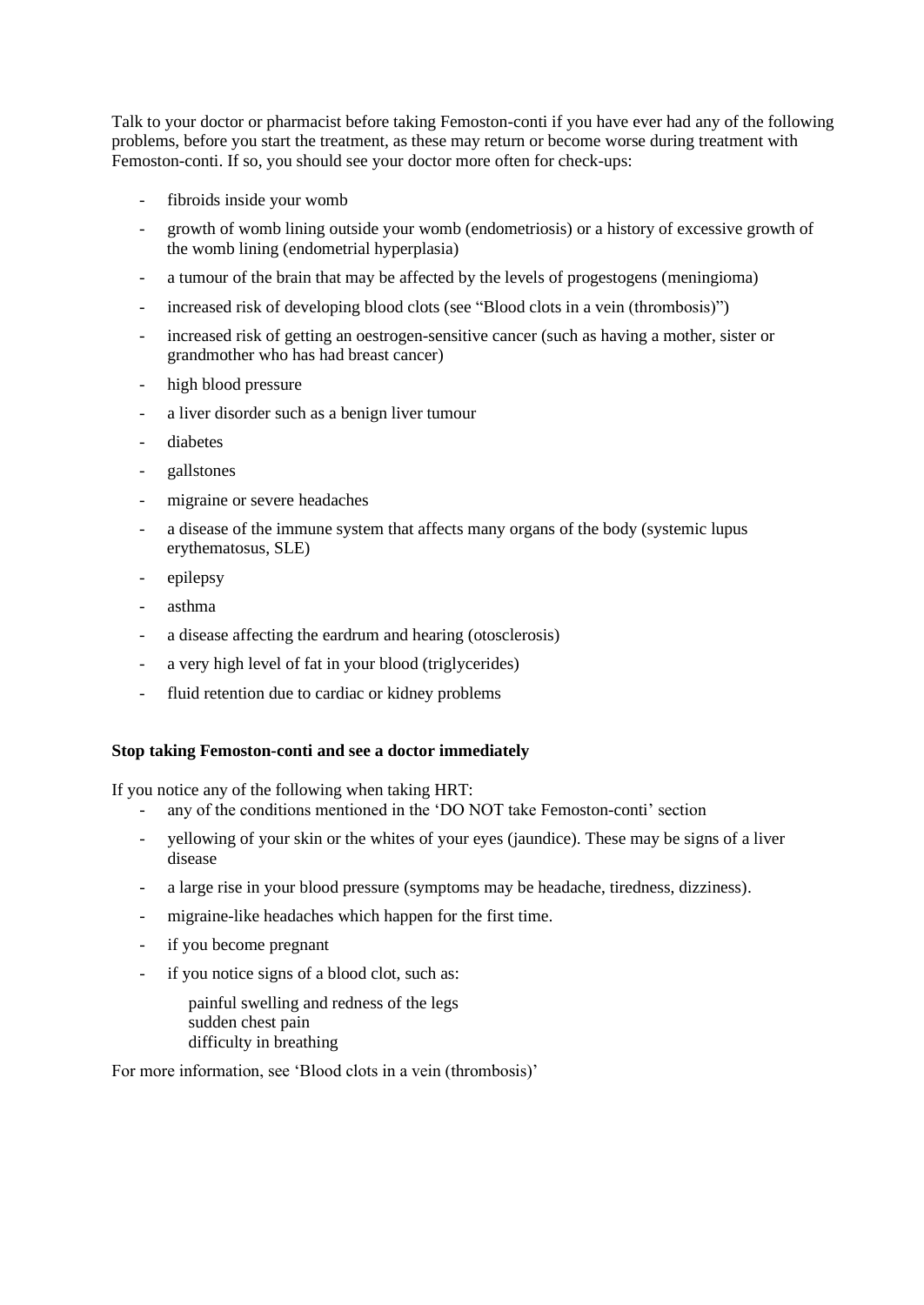**Note:** Femoston-conti is not a contraceptive. If it is less than 12 months since your last menstrual period or you are under 50 years old, you may still need to use additional contraception to prevent pregnancy. Speak to your doctor for advice.

## **HRT and cancer**

## **Excessive thickening of the lining of the womb (endometrial hyperplasia) and cancer of the lining of the womb (endometrial cancer)**

Taking oestrogen-only HRT will increase the risk of excessive thickening of the lining of the womb (endometrial hyperplasia) and cancer of the womb lining (endometrial cancer). The progestogen in Femoston-conti protects you from this extra risk.

## **Irregular bleeding**

You may have irregular bleeding or drops of blood (spotting) during the first 3-6 months of taking Femoston-conti. However, if the irregular bleeding:

- carries on for more than the first 6 months
- starts after you have been taking Femoston-conti for more than 6 months
- carries on after you have stopped taking Femoston-conti

**see your doctor as soon as possible.**

### **Breast cancer**

Evidence shows that taking combined oestrogen-progestogen or oestrogen-only hormone replacement therapy (HRT) increases the risk of breast cancer. The extra risk depends on how long you use HRT. The additional risk becomes clear within 3 years of use. After stopping HRT the extra risk will decrease with time, but the risk may persist for 10 years or more if you have used HRT for more than 5 years.

### *Compare*

Women aged 50 to 54 who are not taking HRT, on average, 13 to 17 in 1000 will be diagnosed with breast cancer over a 5-year period.

For women aged 50 who start taking oestrogen-only HRT for 5 years, there will be 16-17 cases in 1000 users (i.e. an extra 0 to 3 cases).

For women aged 50 who start taking oestrogen-progestogen HRT for 5 years, there will be 21 cases in 1000 users (i.e. an extra 4 to 8 cases).

Women aged 50 to 59 who are not taking HRT, on average, 27 in 1000 will be diagnosed with breast cancer over a 10-year period.

For women aged 50 who start taking oestrogen-only HRT for 10 years, there will be 34 cases in 1000 users (i.e. an extra 7 cases)

For women aged 50 who start taking oestrogen-progestogen HRT for 10 years, there will be 48 cases in 1000 users (i.e. an extra 21 cases).

### **Regularly check your breasts. See your doctor if you notice any changes such as:**

- dimpling of the skin
- changes in the nipple
- any lumps you can see or feel

Additionally, you are advised to join mammography screening programs when offered to you. For mammogram screening, it is important that you inform the nurse/healthcare professional who is actually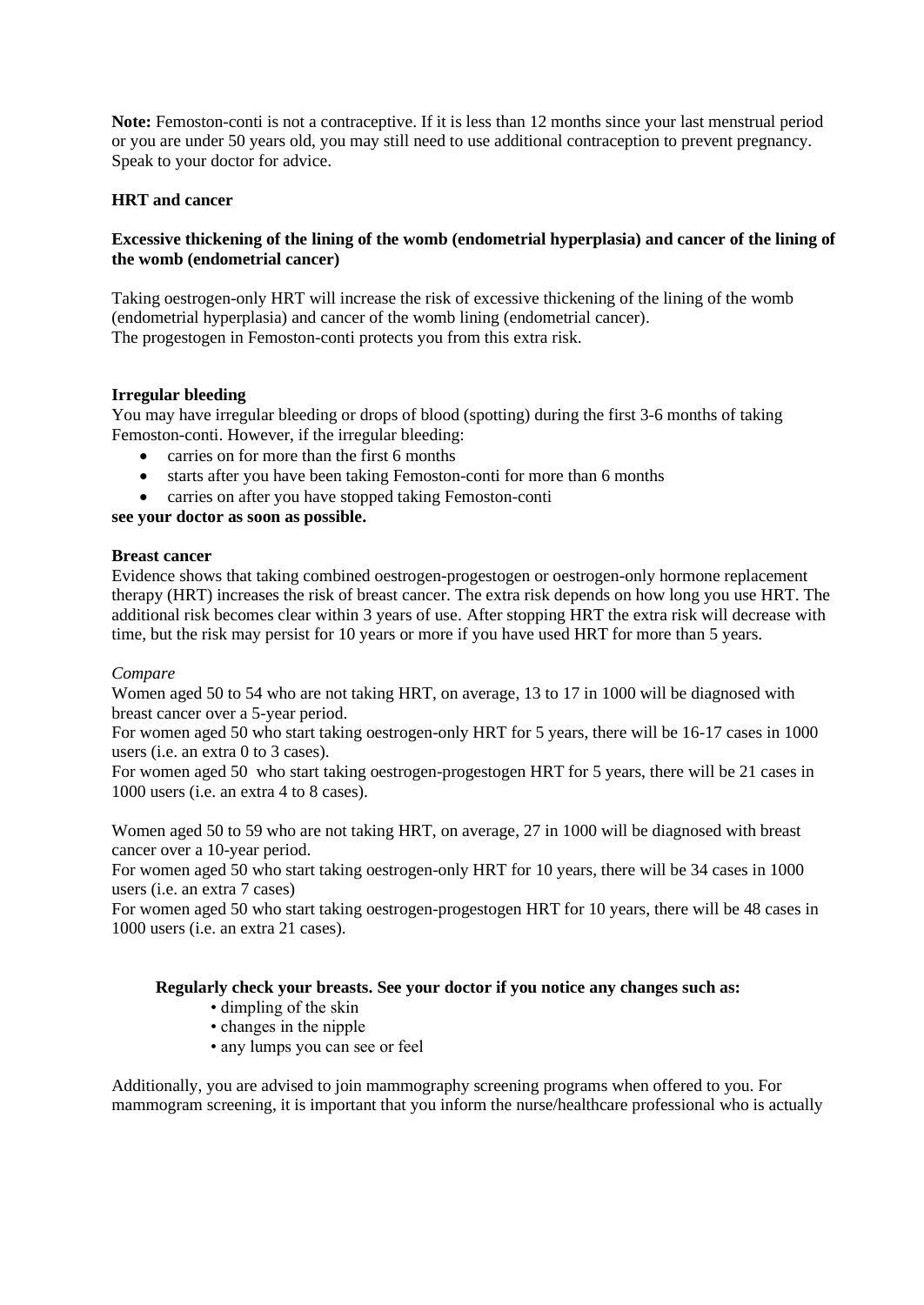taking the x-ray that you use HRT, as this medication may increase the density of your breasts which may affect the outcome of the mammogram. Where the density of the breast is increased, mammography may not detect all lumps.

## **Ovarian cancer**

Ovarian cancer is much rarer than breast cancer. The use of oestrogen-only or combined oestrogenprogestogen HRT has been associated with a slightly increased risk of ovarian cancer. The risk of ovarian cancer varies with age. For example, in women aged 50 to 54 who are not taking HRT, about 2 women in 2000 will be diagnosed with ovarian cancer over a 5-year period. For women who have been taking HRT for 5 years, there will be about 3 cases per 2000 users (i.e. about 1 extra case).

## **Effects of HRT on heart and circulation**

## **Blood clots in a vein (thrombosis)**

The risk of **blood clots in the veins** is about 1.3 to 3- times higher in HRT users than in non-users, especially during the first year of taking it.

Blood clots can be serious, and if one travels to the lungs, it can cause chest pain, breathlessness, fainting or even death.

You are more likely to get a blood clot in your veins as you get older and if any of the following applies to you. Inform your doctor if any of these situations applies to you:

- you are unable to walk for a long time because of major surgery, injury or illness (see also section 3, If you need to have surgery)
- you are seriously overweight  $(BMI > 30 \text{ kg/m}^2)$
- you have any blood clotting problem that needs long-term treatment with a medicine used to prevent blood clots
- if any of your close relatives has ever had a blood clot in the leg, lung or another organ
- you have systemic lupus erythematosus (SLE)
- you have cancer

For signs of a blood clot, see "Stop taking Femoston-conti and see a doctor immediately".

### *Compare*

Looking at women in their 50s who are not taking HRT, on average, over a 5-year period, 4 to 7 in 1000 would be expected to get a blood clot in a vein.

For women in their 50s who have been taking oestrogen-progestogen HRT for over 5 years, there will be 9 to 12 cases in 1000 users (i.e. an extra 5 cases).

### **Heart disease (heart attack)**

There is no evidence that HRT will prevent a heart attack. Women over the age of 60 years who use oestrogen-progestogen HRT are slightly more likely to develop heart disease than those not taking any HRT.

### **Stroke**

The risk of getting a stroke is about 1.5-times higher in HRT users than in non-users. The number of extra cases of stroke due to use of HRT will increase with age.

*Compare*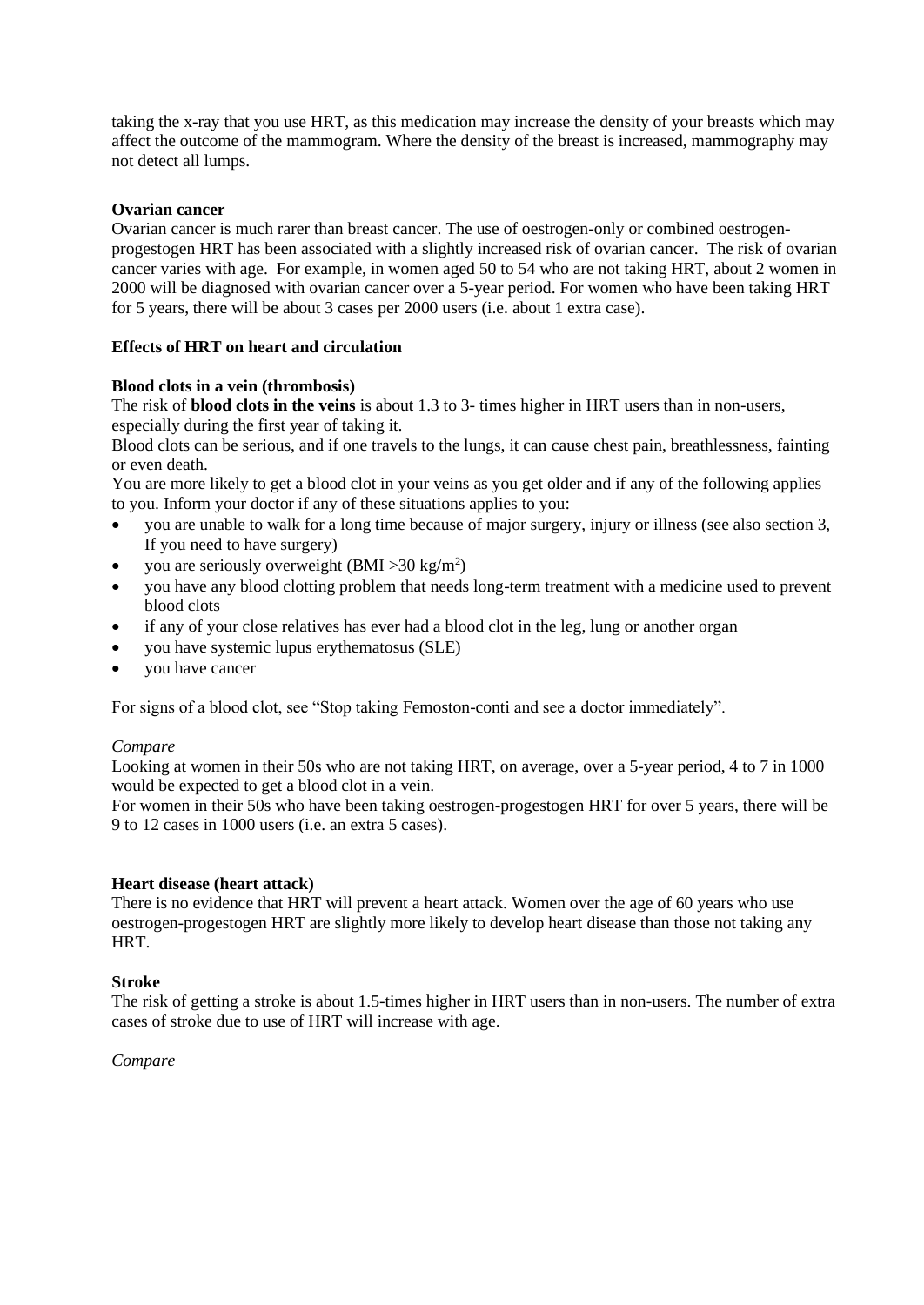Looking at women in their 50s who are not taking HRT, on average, 8 in 1000 would be expected to have a stroke over a 5-year period. For women in their 50s who are taking HRT, there will be 11 cases in 1000 users, over 5 years (i.e. an extra 3 cases).

## **Other conditions**

HRT will not prevent memory loss. There is some evidence of a higher risk of memory loss in women who start using HRT after the age of 65. Speak to your doctor for advice.

Tell your doctor if you have or have had any of the following medical conditions since he will have to monitor you more closely:

- ➢ **heart disease**
- ➢ **kidney impairment**
- ➢ **higher than normal levels of certain blood fats (hypertriglyceridemia)**

## **Children**

Femoston-conti is not intended for use in children.

#### **Other medicines and Femoston-conti**

### **Tell your doctor or pharmacist if you are taking, have recently taken or might take any other medicines.**

Some medicines may interfere with the effect of Femoston-conti. This might lead to irregular bleeding. This applies to the following medicines:

- medicines for **epilepsy** (such as phenobarbital, carbamazepine, phenytoin),
- medicines for **tuberculosis** (such as rifampicin, rifabutin),
- medicines for **HIV infection** [AIDS] (such as ritonavir, nelfinavir, nevirapine, efavirenz)
- herbal remedies containing **St John's Wort** (Hypericum perforatum)

### **Laboratory tests**

If you need a blood test, tell your doctor or the laboratory staff that you are taking Femoston-conti, because this medicine can affect the results of some tests.

#### **Femoston-conti with food and drink**

Femoston-conti can be taken with or without food.

### **Pregnancy and breast-feeding**

Femoston-conti is for use in postmenopausal women only.

If you become pregnant

➢ **stop taking Femoston-conti and contact your doctor.**

Femoston-conti is not indicated for use during breast-feeding.

#### **Driving and using machines**

The effect of Femoston-conti on driving or using machinery has not been studied. An effect is unlikely.

## **Femoston-conti tablets contain lactose.**

If you have been told by your doctor that you have an intolerance to some sugars, contact your doctor before taking this medicinal product.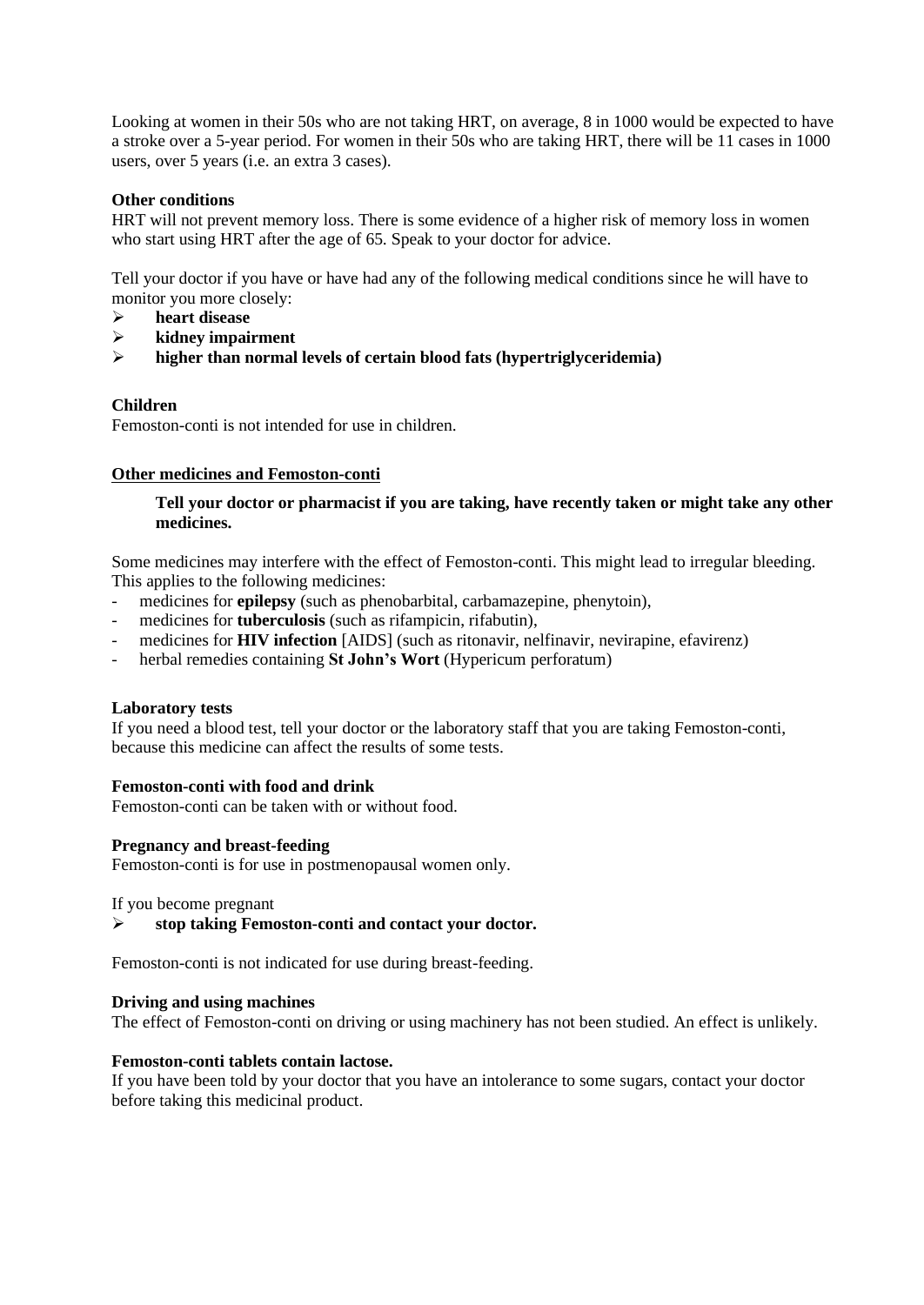## **3. How to take Femoston-conti**

## **Always take Femoston-conti exactly as your doctor has told you. Check with your doctor or pharmacist if you are not sure.**

## **When to start taking Femoston-conti**

Do not start taking Femoston-conti until at least 12 months after your last natural period.

You can start taking Femoston-conti on any convenient day if:

- you are currently not taking any HRT product
- you are switching from a "continuous combined" HRT product. This is when you take a tablet or use a patch every day that contains both, an oestrogen and a progestogen.

You start taking Femoston-conti the day after you finish the 28 day cycle if:

• you are switching from a 'cyclic' or 'sequential' HRT product. This is when you take a tablet or use a patch that contains oestrogen for the first part of your cycle. Afterwards you take a tablet or use a patch containing both an oestrogen and a progestogen for up to 14 days.

## **Taking this medicine**

- Swallow the tablet with water.
- You can take your tablet with or without food
- Try to take your tablet at the same time each day. This will make sure that there is a constant amount of the product in your body. This will also help you remember to take your tablets.
- Take one tablet every day, without a break between packs. The blisters are marked with the days of the week. This makes it easier for you to remember when to take your tablets

## **How much to take**

- Your doctor will aim to prescribe the lowest dose to treat your symptoms for as short as necessary. Speak to your doctor if you think this dose is too strong or not strong enough.
- If you are taking Femoston-conti to prevent osteoporosis, your doctor will adjust the dose to suit you. It will depend on your bone mass.
- Take one salmon-coloured tablet every day for a 28 day cycle.

### **If you need to have surgery**

If you are going to have surgery, tell the surgeon that you are taking Femoston-conti. You may need to stop taking Femoston-conti about 4 to 6 weeks before the operation to reduce the risk of a blood clot (see section 2, Blood clots in a vein). Ask your doctor when you can start taking Femoston-conti again.

### **If you take more Femoston-conti than you should**

If you (or someone else) take too many Femoston-conti tablets, you are unlikely to come to any harm. You may feel sick (nauseous), or be sick (vomit), may have tender or painful breasts, dizziness, abdominal pain, drowsiness/tiredness, or withdrawal bleeding. No treatment is necessary. But if you are worried, contact your doctor for advice.

### **If you forget to take Femoston-conti**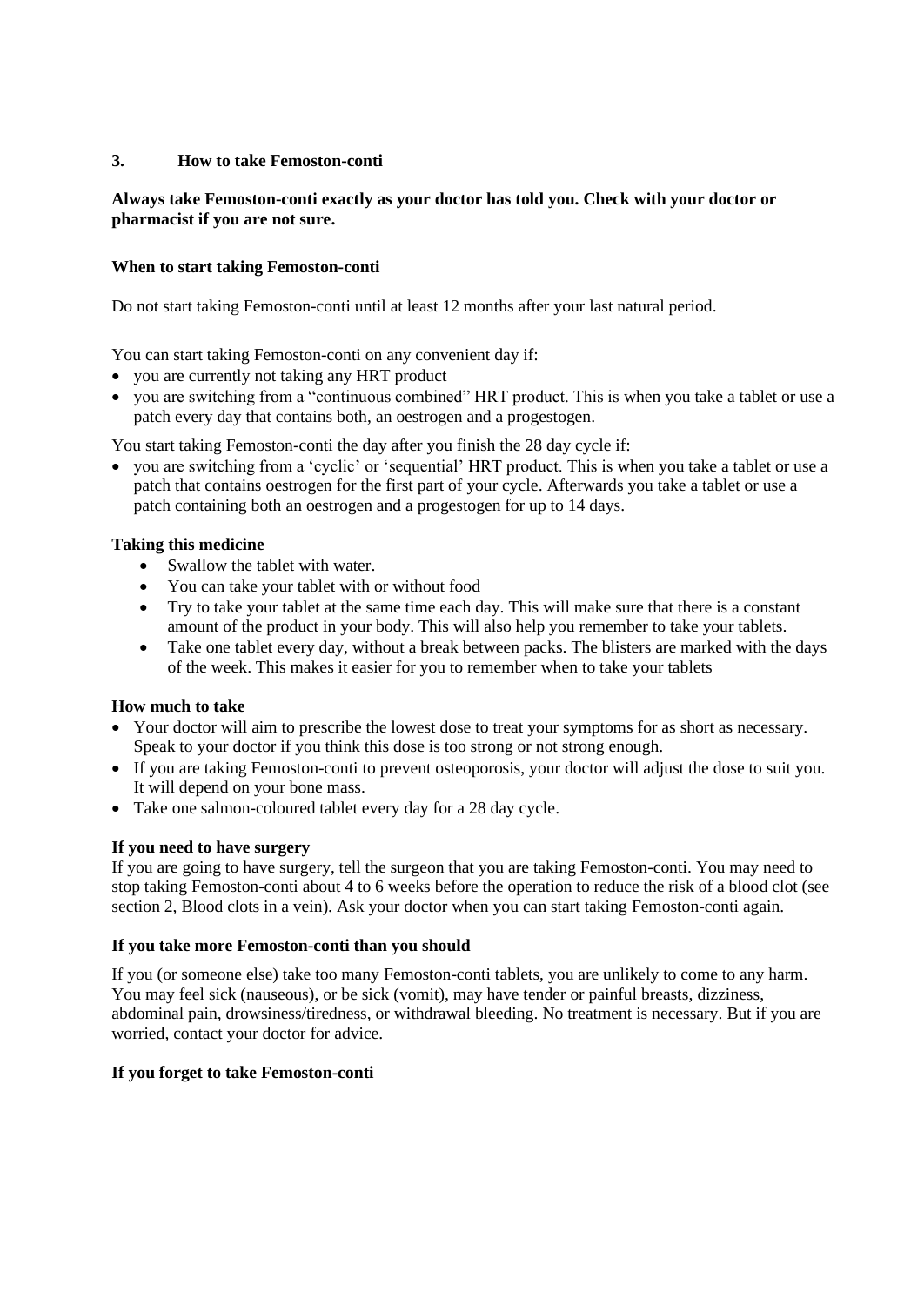Take the missed tablet as soon as you remember. If it is more than 12 hours after you should have taken the tablet, take the next dose at the regular time. Do not take the forgotten tablet. Do not take a double dose. Bleeding or spotting may occur if you miss a dose.

# **If you stop taking Femoston-conti**

Do not stop taking Femoston-conti without first talking to your doctor.

# ➢ **If you have any further questions on the use of this medicine, ask your doctor or pharmacist.**

## **4. Possible side effects**

Like all medicines, this medicine can cause side effects, although not everybody gets them.

The following diseases are reported more often in women using HRT compared to women not using HRT:

- breast cancer
- abnormal growth or cancer of the lining of the womb (*endometrial hyperplasia or cancer*)
- ovarian cancer
- blood clots in the veins of the legs or lungs (*venous thromboembolism*)
- heart disease
- stroke
- probable memory loss if HRT is started over the age of 65

For more information about these side effects, see Section 2

The following side effects may happen with this medicine:

### **Very common (may affect more than 1 in 10 patients):**

- headache
- abdominal pain
- back pain
- tender or painful breasts

# **Common (may affect up to 1 in 10 patients):**

- vaginal thrush (a vaginal infection due to a fungus called Candida albicans)<br>feeling depressed nervousness
- feeling depressed, nervousness
- migraine. If you have a migraine-like headache for the first time, stop taking Femoston-conti and see a doctor immediately
- dizziness
- feeling sick (nausea), vomiting, bloating (swelling of the abdomen), including wind (flatulence)
- allergic skin reactions (such as rash, severe itching (pruritus) or hives (urticaria))
- menstrual disorder such as irregular bleeds, spotting, painful periods (dysmenorrhoea), heavier or less bleeding
- pelvic pain
- vaginal discharge
- feeling weak tired or unwell
- swelling of your ankles, feet or fingers (peripheral oedema)
- weight increase

# **Uncommon (may affect up to 1 in 100 patients):**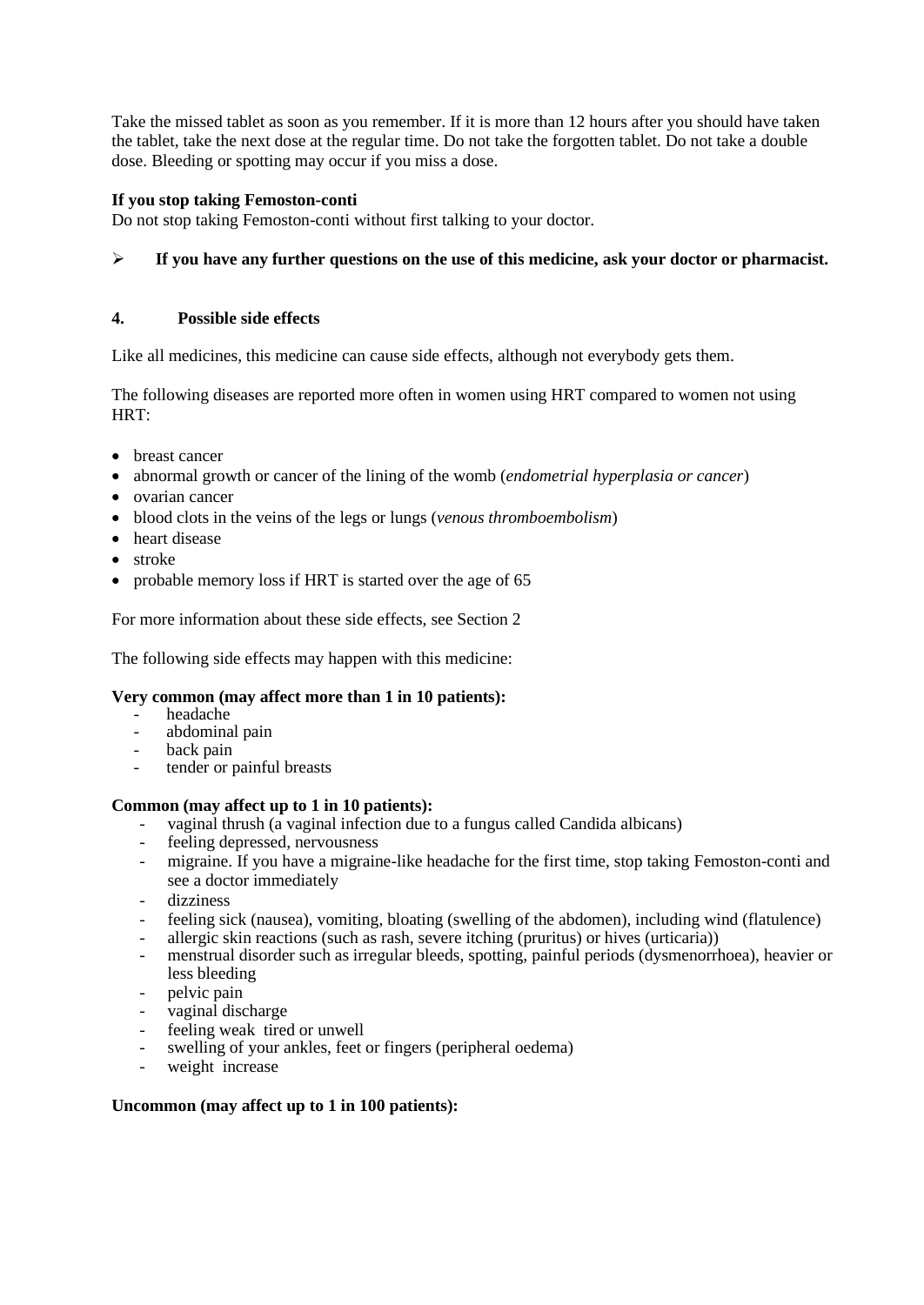- cystitis-like symptoms
- growths in the womb (*fibroids*) get bigger
- hypersensitivity reactions such as dyspnoea (allergic asthma)
- change in sex drive
- blood clots in the legs or lungs (venous thromboembolism or pulmonary embolism)
- high blood pressure (hypertension)
- problems with your circulation (peripheral vascular disease)
- enlarged and tortuous (varicose) vein
- indigestion
- liver disorders, sometimes with yellowing of the skin (jaundice), feeling weak (asthenia) or generally feeling unwell (malaise), and abdominal pain. If you notice yellowing of the skin or the whites of your eyes, stop taking Femoston-conti and see a doctor immediately.
- gallbladder disease
- swelling of your breasts
- pre-menstrual syndrome (PMS)
- weight decrease

## **Rare (may affect up to 1 in 1,000 patients):**

(\*Side effects from the market not observed in clinical trials have been attributed to the frequency "rare".)

- illness resulting from the destruction of red blood cells (haemolytic anaemia)\*
- meningioma (a brain tumor)\*
- change in the surface of the eye (steepening of corneal curvature)\*, not being able to wear your contact lenses (contact lense intolerance\*
- heart attack (myocardial infarction)
- stroke\*
- swelling of the skin around the face and throat. This may cause difficulty in breathing (angioedema)
- purplish patches or spots on the skin (vascular purpura)
- painful reddish skin nodules (erythema nodosum)<sup>\*</sup>, discoloration of the skin especially of the face or neck known as "pregnancy patches" (chloasma or melasma)\*
- $leg$  cramps $*$

The following side effects have been reported with other HRTs:

- benign or malignant tumours which may be affected by the levels of oestrogens, such as cancer of the womb lining, ovarian cancer (see section 2 for more information)
- increased size of tumours that may be affected by the levels of progestogens (such as meningioma)
- a disease where the immune system abnormally attacks many organs of the body (systemic lupus erythematosus)
- probable dementia
- worsening of fits (epilepsy)
- muscle twitches you cannot control (chorea)
- blood clots in the arteries (arterial thromboembolism)
- inflammation of the pancreas (pancreatitis) in women with pre-existing high levels of certain blood fats (hypertriglyceridemia)
- rash with target-shaped reddening or sores (erythema multiforme)
- urinary incontinence
- painful/lumpy breasts (fibrocystic breast disease)
- erosion of the neck of the womb (uterine cervical erosion)
- worsening of a rare blood pigment disorder (porphyria)
- high levels of certain blood fats (hypertriglyceridemia)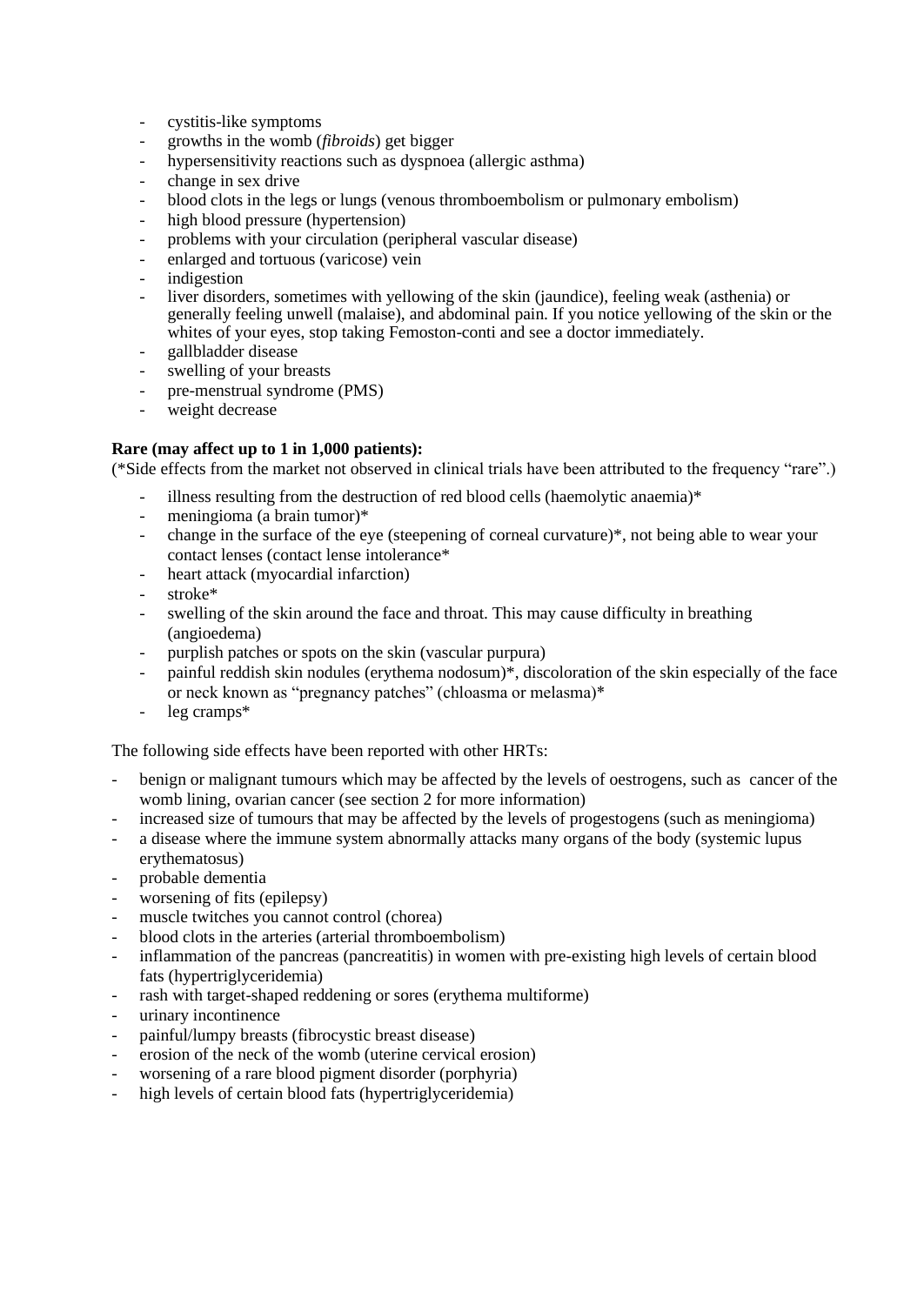- increased total thyroid hormones

## **Reporting of side effects**

If you get any side effects, talk to your doctor or pharmacist. This includes any possible side effects not listed in this leaflet. You can also report side effects directly via the Yellow Card Scheme at: www.mhra.gov.uk/yellowcard or search for MHRA Yellow Card in the Google Play or Apple App Store. By reporting side effects you can help provide more information on the safety of this medicine.

# **5. HOW TO STORE FEMOSTON-CONTI**

Keep this medicine out of the sight and reach of children.

This medicine does not require any special storage conditions.

Do not use this medicine after the expiry date, which is stated on the blister and the carton. The expiry date refers to the last day of that month.

Do not throw away any medicines via wastewater or household waste. Ask your pharmacist how to throw away medicines you no longer use. These measures will help to protect the environment.

# **6. Contents of the pack and other Information**

## **What Femoston-conti contains**

- The active substances are estradiol as estradiol hemihydrate and dydrogesterone
	- each tablet contains 1 mg estradiol and 5 mg dydrogesterone.
- The other ingredients in the tablet core are lactose monohydrate, hypromellose, maize starch, colloidal anhydrous silica and magnesium stearate.
- The other ingredients in the coating are:
	- Titanium dioxide (E171), Iron oxide yellow (E172), Iron oxide red (E172), Hypromellose, Macrogol .

### **What Femoston-conti looks like and contents of the pack**

- This medicinal product is a film-coated tablet. The tablet is round, biconvex and marked 379 on one side (7mm). Each pack contains 28 tablets. Salmon-coloured film-coated tablet.
- The tablets are packed in PVC film with a covering aluminium foil.
- The blister packs contain 28, 84 (3 x 28) or 280 (10 x 28) film-coated tablets. Not all pack sizes may be marketed.

### **Marketing Authorisation Holder and Manufacturer**

# **Marketing Authorisation Holder**